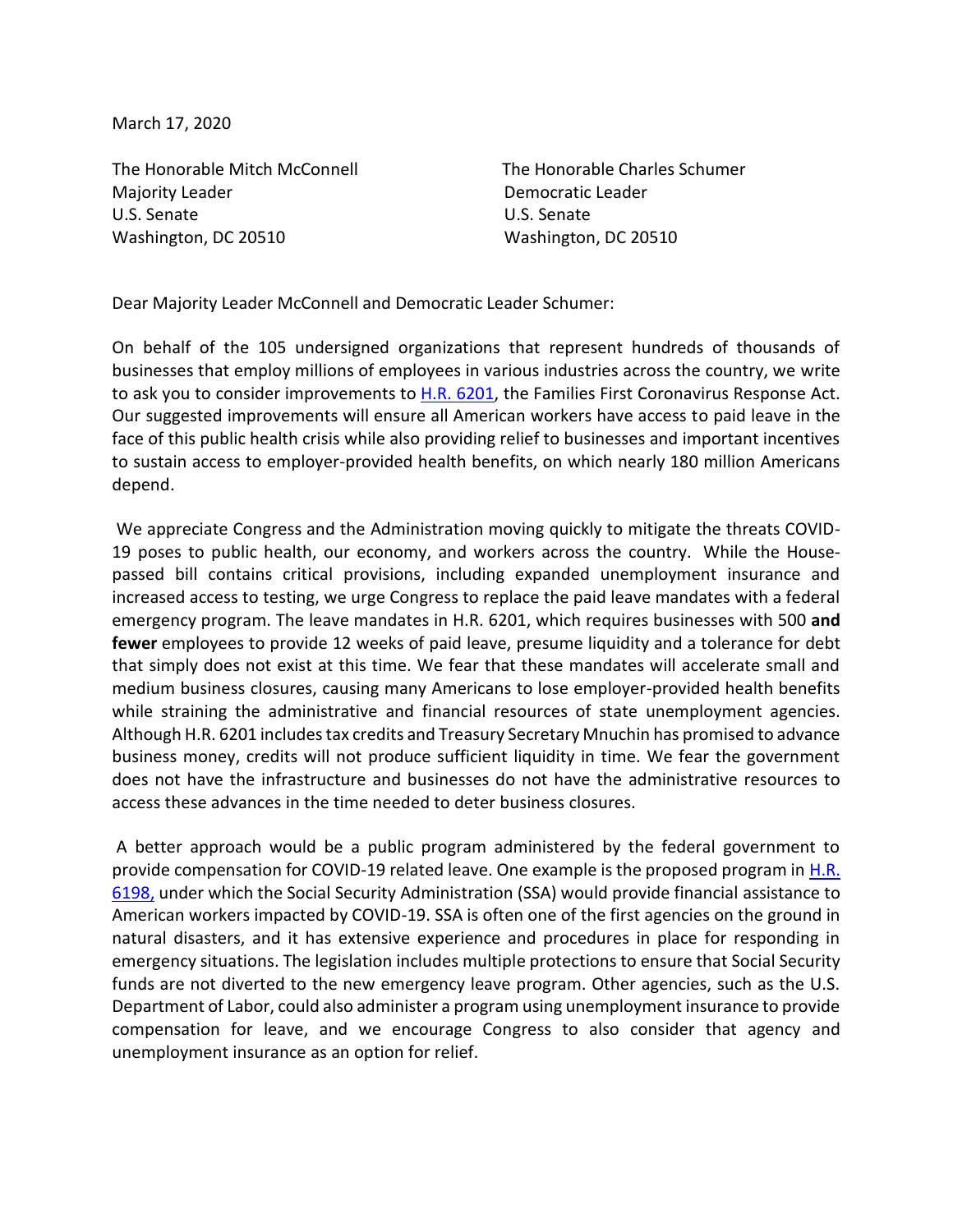While we understand such programs would impose significant costs on the government, this investment now will prevent far greater costs in the future, including increased unemployment and Medicaid costs as well as hardship for American workers and businesses alike. We believe a federally administered program is needed to provide critical income to workers and liquidity to businesses which will help our economy weather this storm by encouraging businesses to keep employees "on the books." This will help ensure continuation of employer provided benefits, especially health care benefits.

On behalf of the 105 undersigned organizations, we urge you to consider this change and thank you for moving swiftly and decisively to help American workers, their families, and the businesses that employ them. We stand ready to work with you at this critical moment.

Sincerely,

Air Conditioning Contractors of America Alabama Tire Dealers Association Alaska Hotel & Lodging Association Alliance of Automotive Service Providers - Missouri American Dental Association American Feed Industry Association American Foundry Society American Horticulture Industry Association American Hotel and Lodging Association American International Automobile Dealers Association American Moving & Storage Association American Staffing Association American Veterinary Medical Association Arkansas Hospitality Association Arkansas State Chamber of Commerce Asian American Hotel Owners Association Associated Builders and Contractors Associated Builders and Contractors South Texas Chapter Associated Builders and Contractors Southern California Chapter Associated Builders and Contractors Texas Gulf Coast Chapter Associated General Contractors Association of the Wall and Ceiling Industry Auto Care Association Automotive Aftermarket Association of the Mid-South, Inc. Automotive Aftermarket Association Southeast Automotive Oil Change Association BREX, Inc. Building Service Contractors Association International Capital Associated Industries (NC) Coalition of Franchisee Associations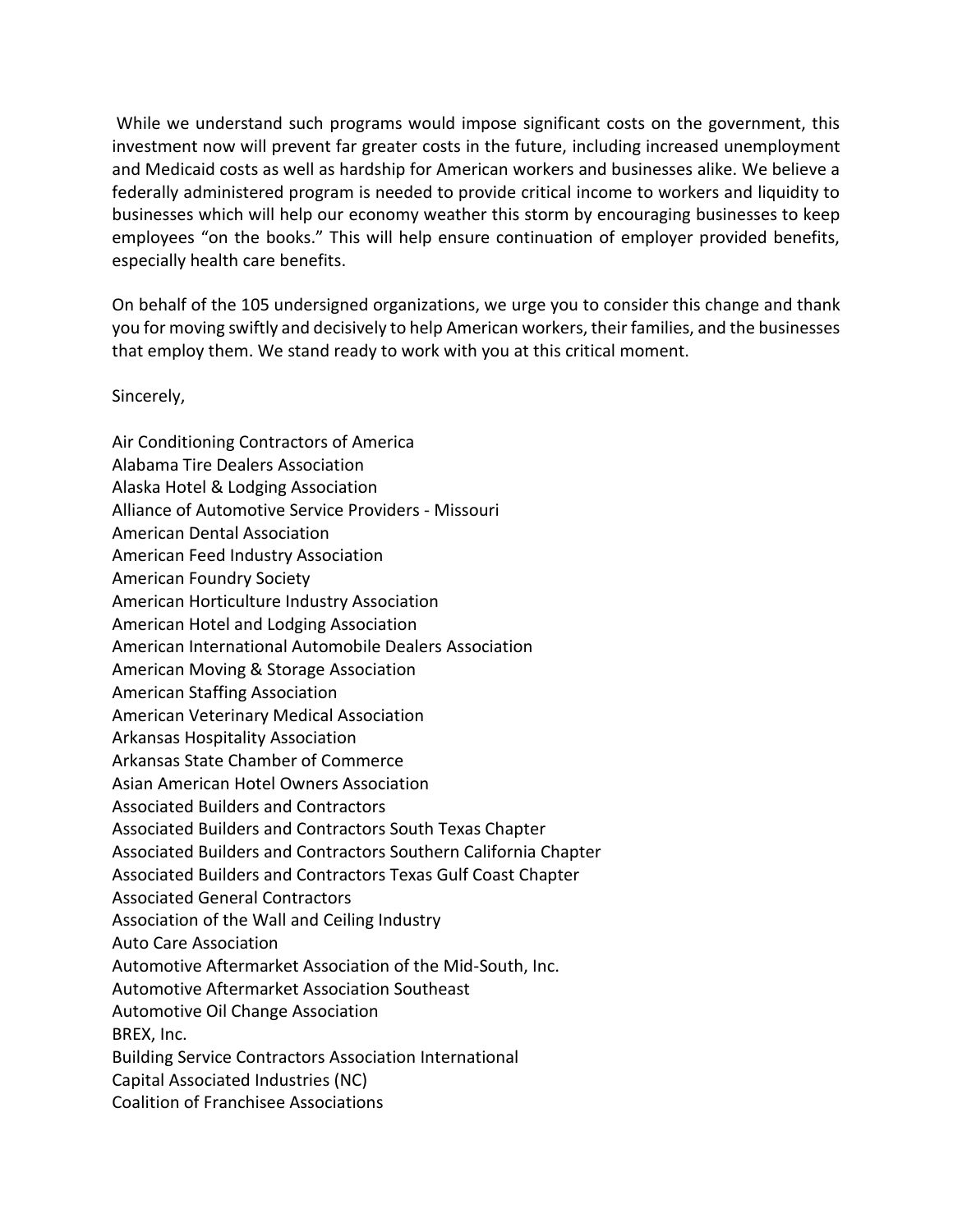Complete Auto Body & Repair Council of Automotive Repair Credit Union National Association Distribution Contractors Association Equipment Dealers Association Florida Restaurant and Lodging Association Foodservice Equipment Distributors Association Franchise Business Services Furniture Dealers Alliance Global Cold Chain Alliance HospitalityMaine HR Policy Association Independent Bakers Association Independent Electrical Contractors Independent Office Products International Association of Amusement Parks and Attractions International Association of Plastics Distribution International Council of Shopping Centers International Foodservice Distributors Association International Franchise Association International Sign Association International Warehouse Logistics Association Irrigation Association ISSA - The Worldwide Cleaning Industry Association Kentucky-Indiana Automotive Wholesalers Littler Workplace Policy Institute LTS Auto Service Center Manufactured Housing Institute Metals Service Center Institute Midwest Automotive Parts & Service Association Mike's AutoCrafts, Inc. Moore Erection, L.P. Motorcycle Industry Council National Asphalt Pavement Association National Association of Electrical Distributors National Association of Landscape Professionals National Association of Truckstop Operators National Association of Wholesaler-Distributors National Athletic Trainers' Association National Automobile Dealers Association National Community Pharmacists Association National Demolition Association National Franchisee Association

National Lumber and Building Material Dealers Association